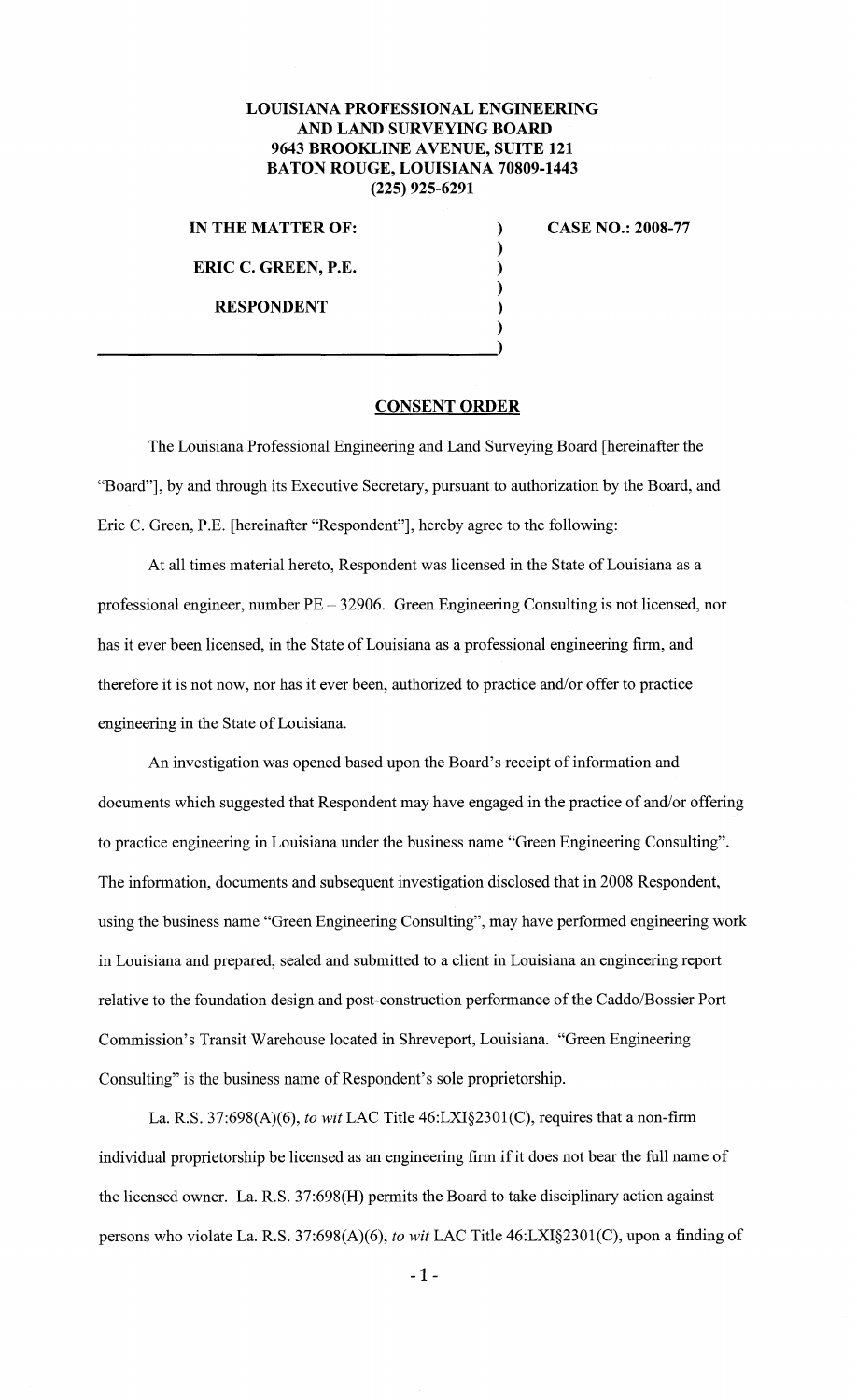guilt following the preferral of charges, notice and hearing and a majority vote of its entire membership authorized to participate in the proceeding. La. R.S. 37:698(A)(6), La. R.S. 37:700(H) and LAC Title 46:LXI§2301(C) were in effect at all times material hereto.

It is undisputed that (a) Green Engineering Consulting has never been licensed to practice and/or offer to practice engineering in the State of Louisiana, (b) in 2008 Respondent practiced and/or offered to practice engineering in Louisiana using the business name "Green Engineering Consulting" and (c) "Green Engineering Consulting" is the business name of Respondent's sole proprietorship.

By letter dated August 3, 2009, the Board gave notice to Respondent that it was considering the preferral of charges against Respondent on the grounds that he may have violated La. R.S. 37:698(A)(6), *to wit* LAC Title 46:LXI§2301(C), relative to the failure of a licensed professional to separately license his non-firm individual proprietorship that does not bear his full name.

Wishing to dispense with the need for further disciplinary action and to conclude the instant proceeding without further delay and expense, for the purpose of this proceeding only, Respondent and the Board do hereby enter into this Consent Order, in which Respondent of his own free will consents to the issuance of a Consent Order by the Board, wherein Respondent agrees (a) to pay a fine of one thousand (\$1,000) dollars and administrative costs of five hundred twenty two and 99/100 (\$522.99) dollars, (b) to immediately cease and desist doing business under the name "Green Engineering Consulting" in the State of Louisiana until such time as that business is duly licensed as a firm by the Board, (c) to successfully complete the Board's online Louisiana Laws and Rules Examination and (d) to the publishing of this Consent Order on the Board's website and a summary of this matter in the Board's official journal, the Louisiana Engineer and Surveyor Journal, and the reporting of this matter to the National Council of Examiners for Engineering and Surveying (NCEES), identifying Respondent by name.

Respondent admits to violations of the referenced statutes and/or rules regarding the licensure of non-firm individual proprietorships that do not bear the full name of the owner who is a licensed professional. Respondent acknowledges awareness of said laws and/or rules and states that he will comply with all applicable laws and rules henceforth. Respondent has been

-2-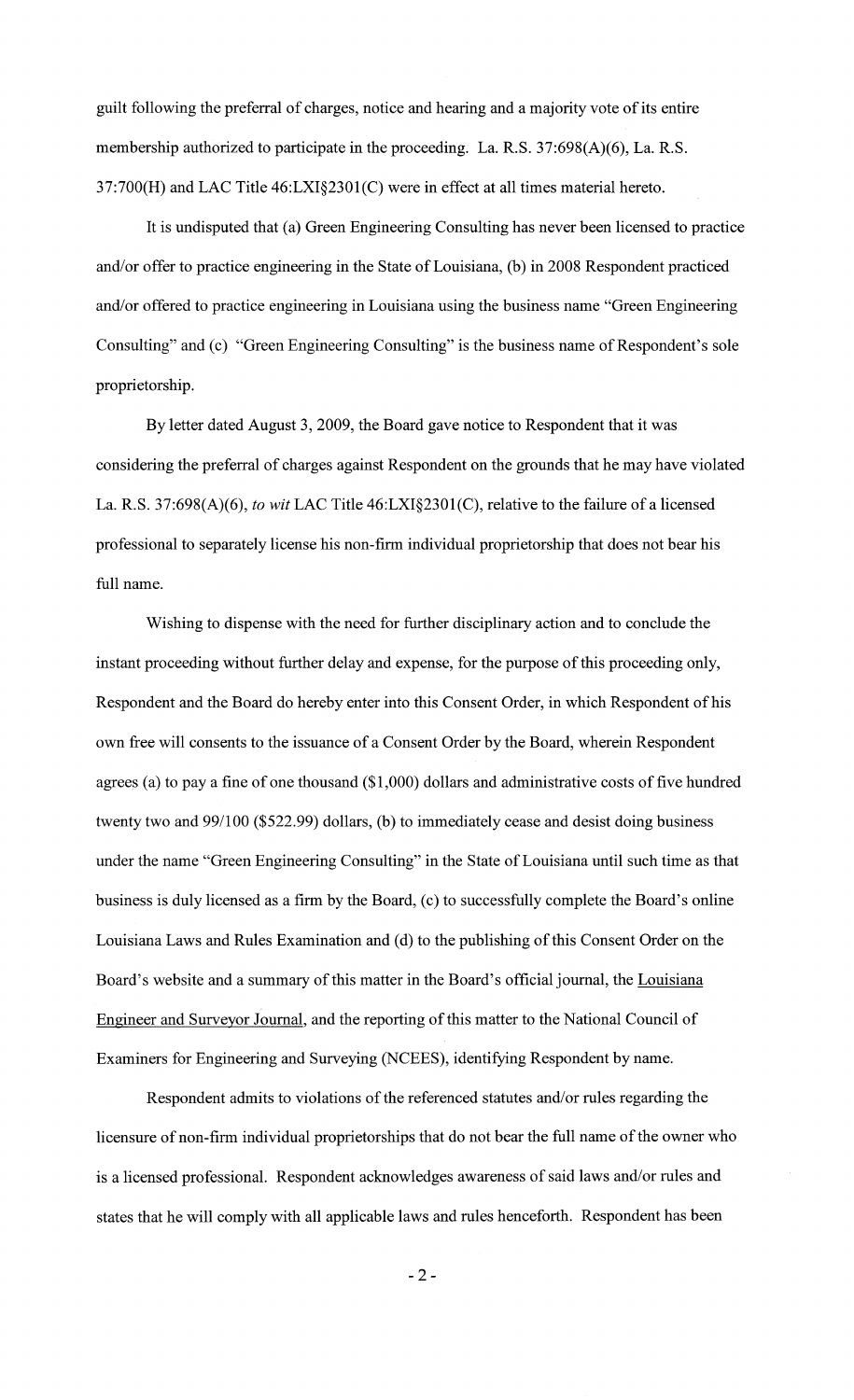advised of his right to be represented by counsel before the Board and/or to appear at any hearing personally or by counsel and present witnesses and evidence in his own behalf, and he hereby waives this right and his right to appeal; and he states affirmatively that he has been afforded all administrative remedies due him under the law.

Therefore, in consideration of the foregoing and by his signing this Consent Order, Respondent does hereby waive his right to a hearing before the Board, to the presenting of evidence and witnesses in his behalf, to Findings of Fact and Conclusions of Law in this case, and to judicial review of this Consent Order.

Respondent hereby represents (a) that he fully understands the meaning and intent of this Consent Order, including but not limited to its final and binding effect, (b) that he has voluntarily entered into this Consent Order and that no other promise or agreement of any kind has been made to or with him by any person or entity whatsoever to cause the execution of this instrument and (c) that the sanctions set forth in this Consent Order do not prevent the Board from taking further disciplinary or enforcement action against Respondent on matters not specifically addressed in this Consent Order.

WHEREFORE, the Louisiana Professional Engineering and Land Surveying Board and Respondent agree that:

1. Respondent shall pay a fine of one thousand (\$1 ,000.00) dollars, which shall be tendered to the Board by certified check payable to the Board, due upon the signing of this Consent Order; and

2. Respondent shall pay administrative costs of five hundred twenty two and 99/100 (\$522.99) dollars, which shall be tendered to the Board by certified check payable to the Board, due upon the signing of this Consent Order; and

3. Respondent shall immediately cease and desist doing business under the name "Green Engineering Consulting" in the State of Louisiana until such time as that business is duly licensed as a firm by the Board; and

4. Respondent shall successfully complete the Board's online Louisiana Laws and Rules Examination with a score of 90% or higher and return it to the Board within sixty (60) days of the effective date of this Consent Order; and

-3-